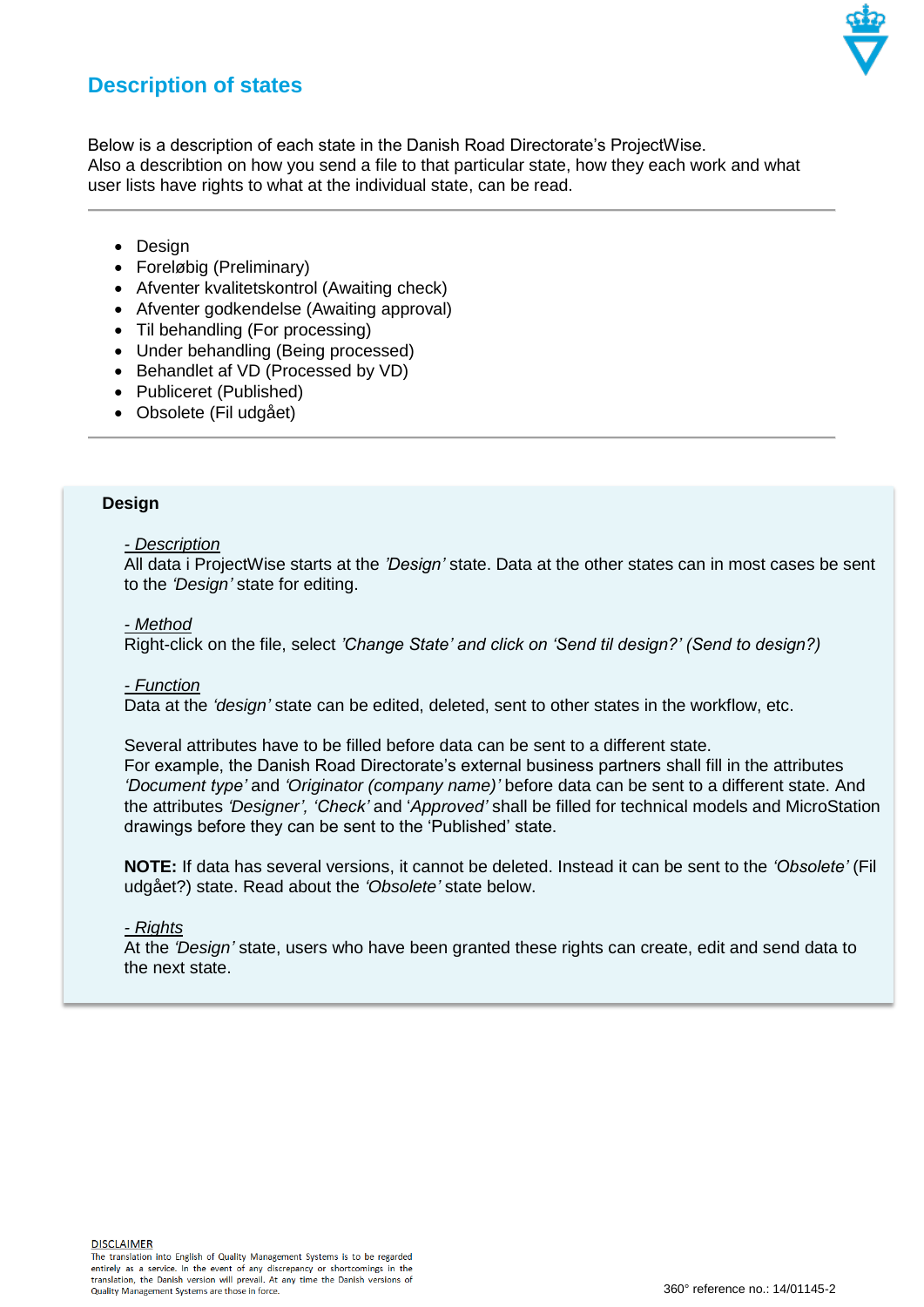# **Foreløbig (Preliminary)**

#### *- Description*

This state is only part of the workflow and linked to folders, in which documents can be created, i.e. in folders which do not contain CAD data.

The state is only used if more than one person cooperate on the preparation of a document.

#### *-Method*

Right-click on the file, select *'Change State' and click on 'Send til foreløbig?' (Send to preliminary?)*

## *-Function*

Documents at the *'Preliminary'* state, can be sent to the *'Design', 'Published'* or *'For processing'* state.

When a new document is created at the *'Design'* state, the document can be drafted. When it is ready for somebody else to edit the document, it can be sent to *'Preliminary'*. At the *'Preliminary'* state, it will be read-only, until it is sent to the *'Design'* state for further editing. In the meantime, a version copy of the document has been made to allow the user to go back and see who has edited and what has been edited.

## *- Rights*

Documents at the *'Preliminary'* state are read-only and cannot be edited by anyone. However, all users linked to the project can send documents to the *'Design'* or *'Published'* state.

# **Afventer kvalitetskontrol (Awaiting check)**

#### *- Description*

This state is part of the workflow and linked to folders in which technical models, drawings I MicroStation format and documents can be created. This state is used for check of data.

#### *- Method*

Right-click on the file, select *'Change State' and click on 'Send til kvalitetskontrol?' (Send for check?)*

#### *-Function*

Data at the *'Awaiting check'* state can be sent to the *'Design'*, *'Awaiting approval', 'Being processed', 'Processed by VD'* or *'Published'* state.

**Document:** When a document gets created by external users, the file can be drafted and sent *'For processing'.* When the document then have been processed, you can send it for check. When the document is sent to the *'Published'* or *'Processed by VD'* state, the attributes *'Checked'*  and *'Checked by'* will automatically be filled with values containing who performed the check and when the data was checked.

**CAD-file:** When a new CAD file is created at the *'Design'* state, the file can be designed. When it is ready for check, it can be sent to the *'Awaiting check'* state. At this state, it will be ready-only. When the file is sent to the *'Design'* or *'Awaiting approval'* state, it is automatically written in the attribute *'Check'* who has performed the check of the data.

Internals in the Danish Road Directorate have to send CAD data to the *'Awaitng check'* state if required by the CAD data. For the Danish Road Directorate's external business partners, this is optional. However, the attribute *'Check'* have to be filled with the initials of the person who performed the check of the data. In that case, this attribute is filled at the *'Design'* state.

## *- Rights*

CAD data at the *'Awaiting check'* state is read-only and cannot be edited by anyone. However, users who are members of the user group *'VD\_KS\_list'* or *'XX\_KS\_list'* can send files to the *'Design'* or *'Awaiting approval'* state.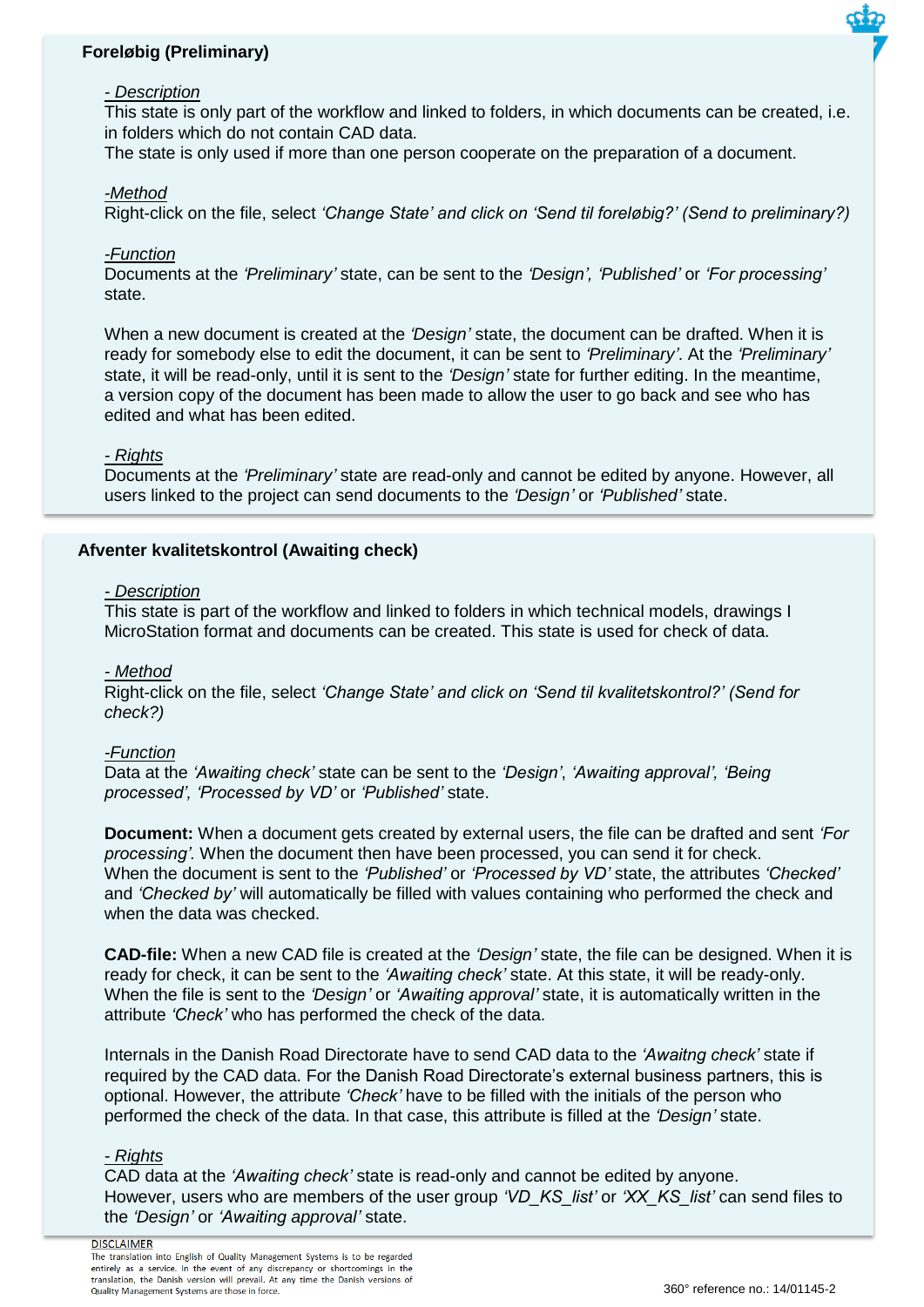# **Aventer godkendelse (Awaiting approval)**

## *- Description*

This state is part of the workflow and linked to folders, in which technical models or drawings can be created in MicroStation format, i.e. in folders which contain CAD data.

This state is used for approval of CAD data as required by the Danish Road Directorate.

## *- Method*

Right-click on the file, select *'Change State' and click on 'Send til godkendelse?' (Send for approval?)*

## *- Function*

When a CAD file is at the *'Awaiting check'* state, it can be sent to the *'Awaiting approval' state*. It is also possible to send a file from the *'Design'* state to the *'Awaiting approval' state*, however, this requires that the CAD data has been sent for check at least once.

CAD data at the *'Awaiting approval'* state will be read-only.

When the file is sent to the *'Published'* state, it is automatically written in the attribute *'Approved'*  who has approved the data*.*

Internals in the Danish Road Directorate have to send CAD data to the *'Awaiting approval'* state if required by the CAD data. For the Danish Road Directorate's external business partners, this is optional. However, the attribute '*Approved'* have to be filled in with the name or initials of the person who approved the file. In that case, this attribute is filled in at the *'Design'* state.

## *- Rights*

CAD data at the *'Awaiting approval'* state is read-only and cannot be edited by anybody. However, users who are members of the user group *'VD\_Approver\_list'* or *'XX\_Approver\_list'* can send files to the *'Design'* or *'Published'* state.

# **Til behandling (For processing)**

#### *- Description*

This state is part of the workflow and linked to folders, in which Documents, technical models or drawings in PDF formatcan be created.

This state is used for sending data to be processed. This could be data like requests for information, change requests, errors and deviations repports, data for commenting etc.

#### *- Method*

Right-click on the file, select *'Change State' and click on 'Send til behandling?' (Send for processing?)*

#### *- Function*

Data on the *'For processing'* state, can by external users, who process data from The Danish Road Directorate open and process the data before sending it to the *'Published'* state and thereby closing the proceedings.

Data on the *'For processing'* state, can by The Danish Road Directorate or The Danish Road Directorate's consultants, who process data from external users send it to the state *'Being processed'* by clicking *'Process file?'.*

The attributes *'Submitted'* and *'Submitted by'* will automatically be filled with values containing who submitted the file for processing and when the data was submitted.

#### *- Rights*

Data at the *'For processing'* state is read-only for users from The Danish Road Directorate.

**DISCLAIMER**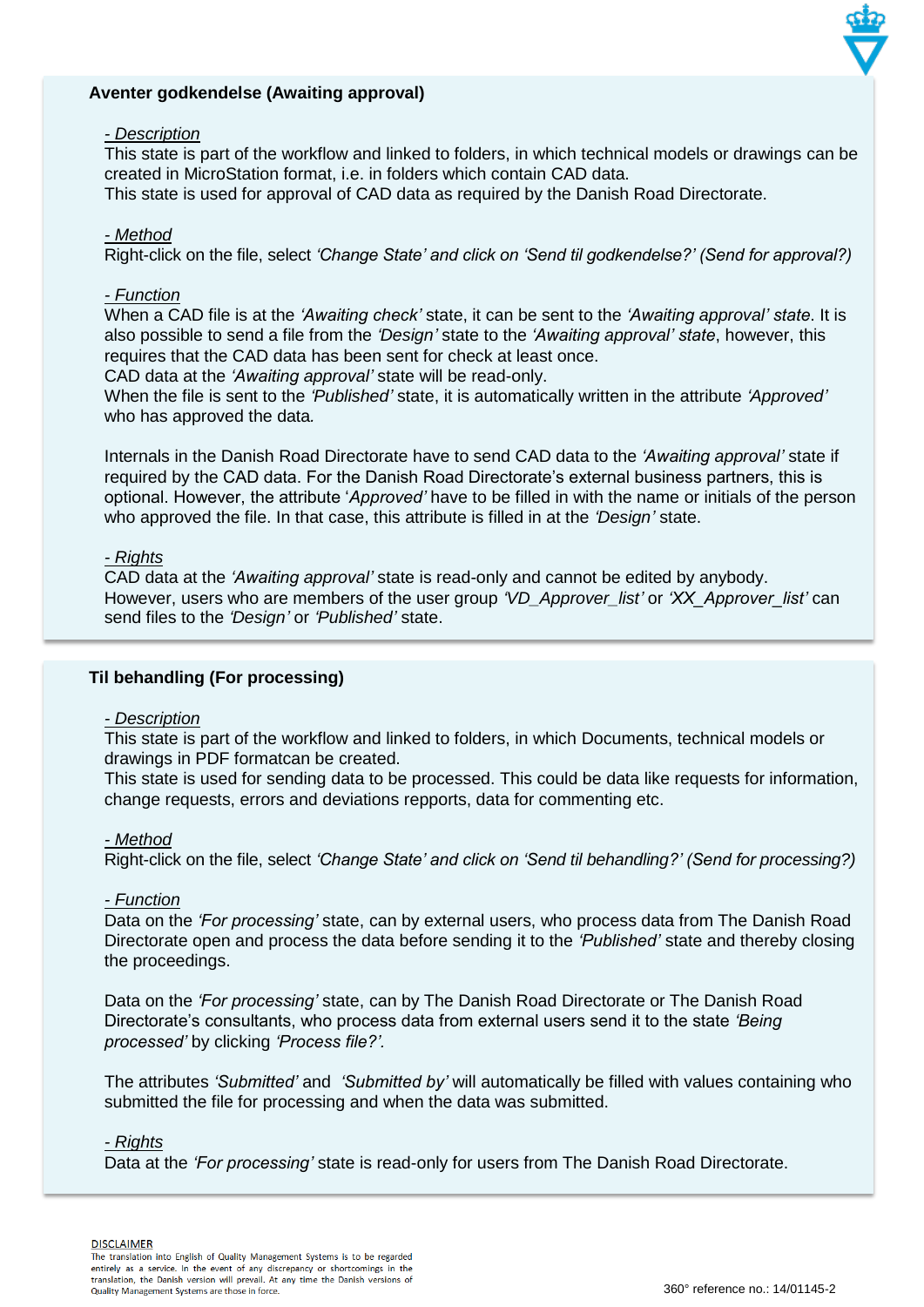# **Under behandling (Being processed)**



# *- Description*

This state is part of the workflow and linked to folders in which documents, technical models or drawings in PDF format can be created.

This state is used by The Danish Road Directorate and The Danish Road Directorate's consultants to have data sent from external users processed. This could be data like requests for information, change requests, errors and deviations repports, data for commenting etc.

## - *Method*

Right-click on the file, select *'Change State' and click on 'Behandl fil?' ('Process file?)*

## *- Function*

Data at the *'Being processed'* state, can be sent to the *'Awaiting check', 'Processed by VD'* or *'Published'* state.

Before data can be sent to another state, it needs to processed.

The Danish Road Directorate and it's consultants can for example submit answers in a request for information, change request, error and deviations report or comment data etc. The attributes *'Processed'* and *'Processed by'* wil automatically be filled with the values of who processed the data and when it was processed.

## *- Rights*

CAD-data at the *'Being processed'* state is ready-only, while documents can be opened and processed by The Danish Road Directorate and it's consultants.

# **Behandlet af VD (Processed by VD)**

#### *- Description*

This state is part of the workflow and linked to folders in which documents, technical models or drawings in PDF format can be created.

This state is used to tell the Danish Road Directorate's business partners that data sent for processing, have been processed by VD.

# - *Method*

Right-click on the file, select *'Change State' and click on 'Behandlet af VD?' (Processed by VD?)*

# *- Function*

Data at the *'Processed by VD'* state can be sent to the *'Design'* or *'Published'* state.

If, as a result of any comments, answers etc., data at the *'Processed by VD'* state should be edited, it can be sent to the *'Design'* state for editing. Otherwise, it is possible to send data to the *'Published'* state and therby close the proceedings.

#### *- Rights*

Data at the *'Processed by VD'* state is read-only and cannot be edited by anyone.